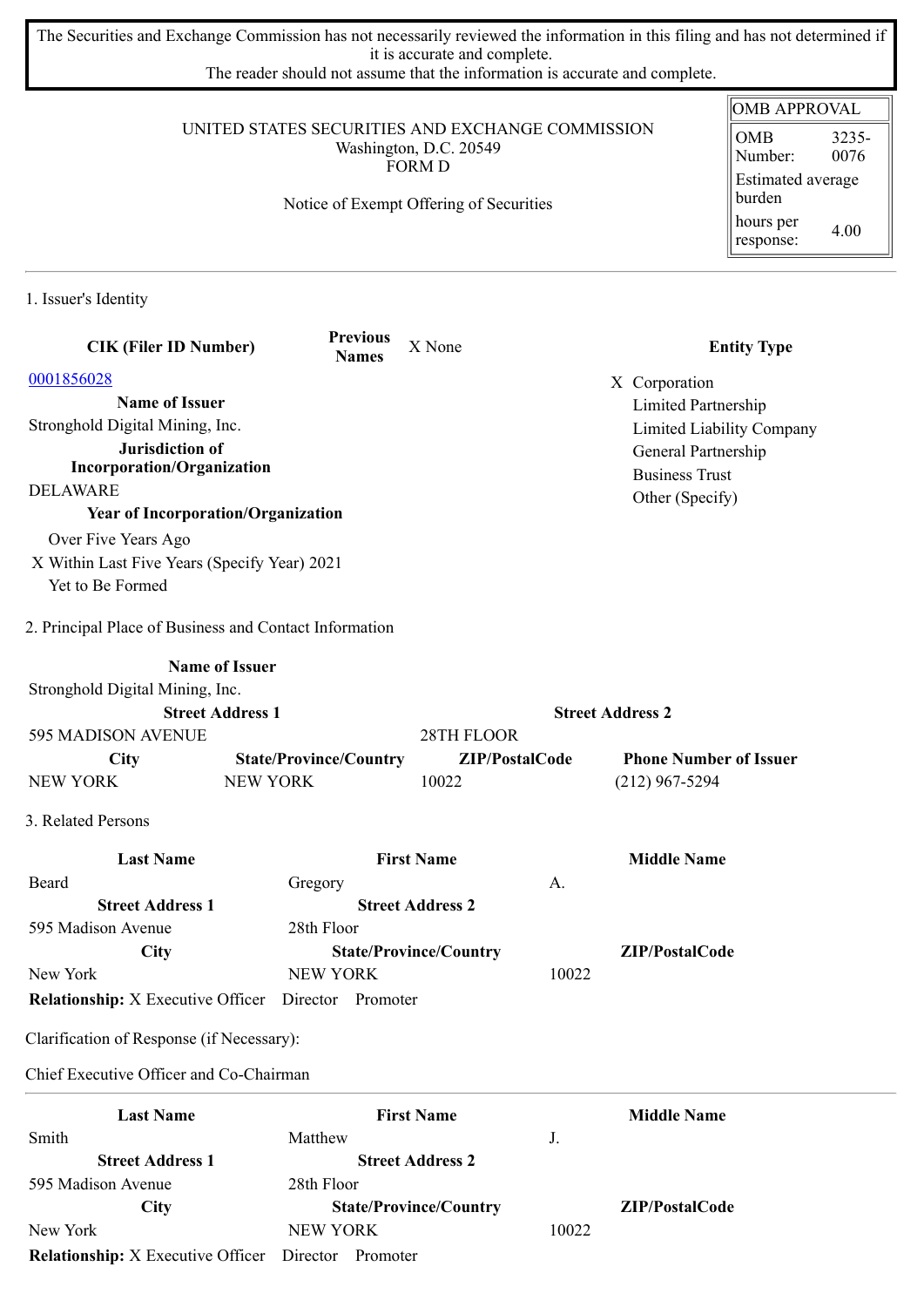## Chief Financial Officer

## 4. Industry Group

| Agriculture                                           |                                    | <b>Health Care</b>       | Retailing                 |
|-------------------------------------------------------|------------------------------------|--------------------------|---------------------------|
| Banking & Financial Services                          |                                    | Biotechnology            | Restaurants               |
| <b>Commercial Banking</b>                             |                                    | Health Insurance         | Technology                |
| Insurance<br>Investing                                |                                    | Hospitals & Physicians   | Computers                 |
| <b>Investment Banking</b>                             |                                    | Pharmaceuticals          | Telecommunications        |
| Pooled Investment Fund                                |                                    | Other Health Care        | Other Technology          |
| Is the issuer registered as                           |                                    | Manufacturing            | Travel                    |
| an investment company under<br>the Investment Company |                                    | <b>Real Estate</b>       | Airlines & Airports       |
| Act of 1940?                                          |                                    | Commercial               | Lodging $&$ Conventions   |
| Yes.                                                  | N <sub>0</sub>                     | Construction             | Tourism & Travel Services |
|                                                       | Other Banking & Financial Services | REITS & Finance          | Other Travel              |
| <b>Business Services</b>                              |                                    | Residential              | Other                     |
| Energy                                                |                                    | <b>Other Real Estate</b> |                           |
| Coal Mining                                           |                                    |                          |                           |
| <b>Electric Utilities</b>                             |                                    |                          |                           |

Environmental Services

Energy Conservation

- Oil & Gas
- X Other Energy
- 5. Issuer Size

| <b>Revenue Range</b>             | <b>OR</b> | <b>Aggregate Net Asset Value Range</b> |
|----------------------------------|-----------|----------------------------------------|
| No Revenues                      |           | No Aggregate Net Asset Value           |
| $$1 - $1,000,000$                |           | $$1 - $5,000,000$                      |
| $$1,000,001 - $5,000,000$        |           | $$5,000,001 - $25,000,000$             |
| $$5,000,001$ -<br>\$25,000,000   |           | $$25,000,001 - $50,000,000$            |
| $$25,000,001$ -<br>\$100,000,000 |           | $$50,000,001 - $100,000,000$           |
| Over \$100,000,000               |           | Over \$100,000,000                     |
| X Decline to Disclose            |           | Decline to Disclose                    |
| Not Applicable                   |           | Not Applicable                         |

6. Federal Exemption(s) and Exclusion(s) Claimed (select all that apply)

|                                              | Investment Company Act Section 3(c) |                    |  |
|----------------------------------------------|-------------------------------------|--------------------|--|
| Rule $504(b)(1)$ (not (i), (ii) or (iii))    | Section $3(c)(1)$                   | Section $3(c)(9)$  |  |
| Rule 504 (b) $(1)(i)$                        | Section $3(c)(2)$                   | Section $3(c)(10)$ |  |
| Rule 504 (b) $(1)(ii)$                       | Section $3(c)(3)$                   | Section $3(c)(11)$ |  |
| Rule $504$ (b) $(1)(iii)$<br>$X$ Rule 506(b) | Section $3(c)(4)$                   | Section $3(c)(12)$ |  |
| Rule $506(c)$                                | Section $3(c)(5)$                   | Section $3(c)(13)$ |  |
| Securities Act Section $4(a)(5)$             | Section $3(c)(6)$                   | Section $3(c)(14)$ |  |
|                                              | Section $3(c)(7)$                   |                    |  |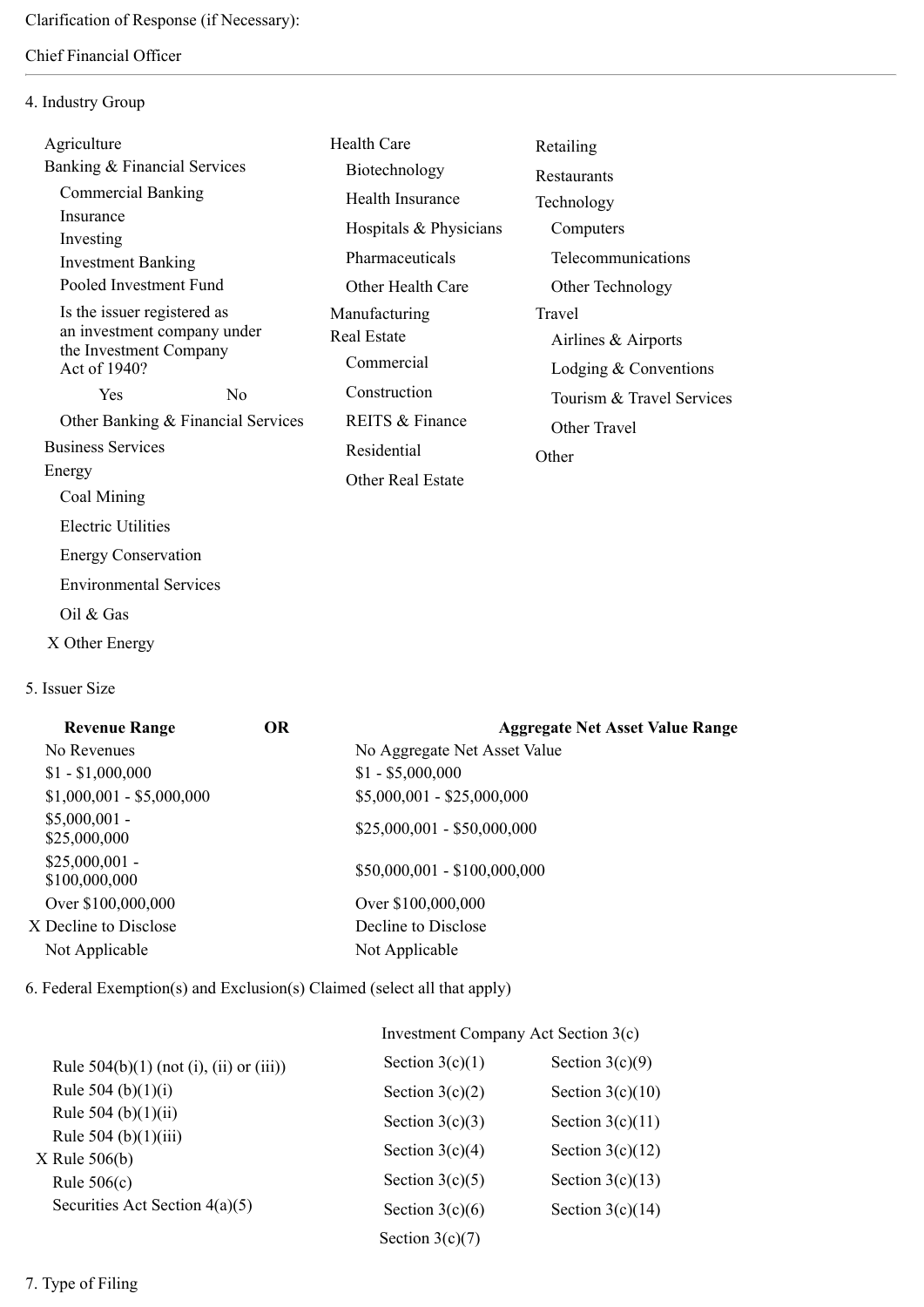| X New Notice Date of First Sale 2022-05-15 First Sale Yet to Occur<br>Amendment                                                                                                    |                                                                                                                                                 |                    |
|------------------------------------------------------------------------------------------------------------------------------------------------------------------------------------|-------------------------------------------------------------------------------------------------------------------------------------------------|--------------------|
| 8. Duration of Offering                                                                                                                                                            |                                                                                                                                                 |                    |
| Does the Issuer intend this offering to last more than one year?                                                                                                                   | Yes X No                                                                                                                                        |                    |
| 9. Type(s) of Securities Offered (select all that apply)                                                                                                                           |                                                                                                                                                 |                    |
| Equity<br>X Debt<br>X Option, Warrant or Other Right to Acquire Another Security<br>Security to be Acquired Upon Exercise of Option, Warrant or<br>Other Right to Acquire Security | Pooled Investment Fund Interests<br>Tenant-in-Common Securities<br><b>Mineral Property Securities</b><br>X Other (describe)<br>Convertible Note |                    |
| 10. Business Combination Transaction                                                                                                                                               |                                                                                                                                                 |                    |
| Is this offering being made in connection with a business combination transaction, such<br>as a merger, acquisition or exchange offer?                                             | Yes X No                                                                                                                                        |                    |
| Clarification of Response (if Necessary):                                                                                                                                          |                                                                                                                                                 |                    |
| 11. Minimum Investment                                                                                                                                                             |                                                                                                                                                 |                    |
| Minimum investment accepted from any outside investor \$0 USD                                                                                                                      |                                                                                                                                                 |                    |
| 12. Sales Compensation                                                                                                                                                             |                                                                                                                                                 |                    |
| Recipient                                                                                                                                                                          | Recipient CRD Number X None                                                                                                                     |                    |
| (Associated) Broker or Dealer X None                                                                                                                                               | (Associated) Broker or Dealer CRD<br>Number                                                                                                     | X None             |
| <b>Street Address 1</b>                                                                                                                                                            | <b>Street Address 2</b>                                                                                                                         |                    |
| City                                                                                                                                                                               | State/Province/Country                                                                                                                          | ZIP/Postal<br>Code |
| State(s) of Solicitation (select all that apply)<br>All<br>Check "All States" or check individual<br><b>States</b><br><b>States</b>                                                | Foreign/non-US                                                                                                                                  |                    |
| 13. Offering and Sales Amounts                                                                                                                                                     |                                                                                                                                                 |                    |
| <b>Total Offering Amount</b><br>\$33,750,000 USD or<br>Indefinite<br><b>Total Amount Sold</b><br>\$33,750,000 USD<br>Total Remaining to be Sold<br>\$0 USD or<br>Indefinite        |                                                                                                                                                 |                    |
| Clarification of Response (if Necessary):                                                                                                                                          |                                                                                                                                                 |                    |
| 14. Investors                                                                                                                                                                      |                                                                                                                                                 |                    |
| Select if securities in the offering have been or may be sold to persons who do not qualify as accredited                                                                          |                                                                                                                                                 |                    |

investors, and enter the number of such non-accredited investors who already have invested in the offering. Regardless of whether securities in the offering have been or may be sold to persons who do not qualify as accredited investors, enter the total number of investors who already have invested in the offering:

15. Sales Commissions & Finder's Fees Expenses

Provide separately the amounts of sales commissions and finders fees expenses, if any. If the amount of an expenditure is not known, provide an estimate and check the box next to the amount.

 $\sqrt{3}$ 

| <b>Sales Commissions</b> | \$0 USD Estimate |  |
|--------------------------|------------------|--|
| Finders' Fees            | \$0 USD Estimate |  |